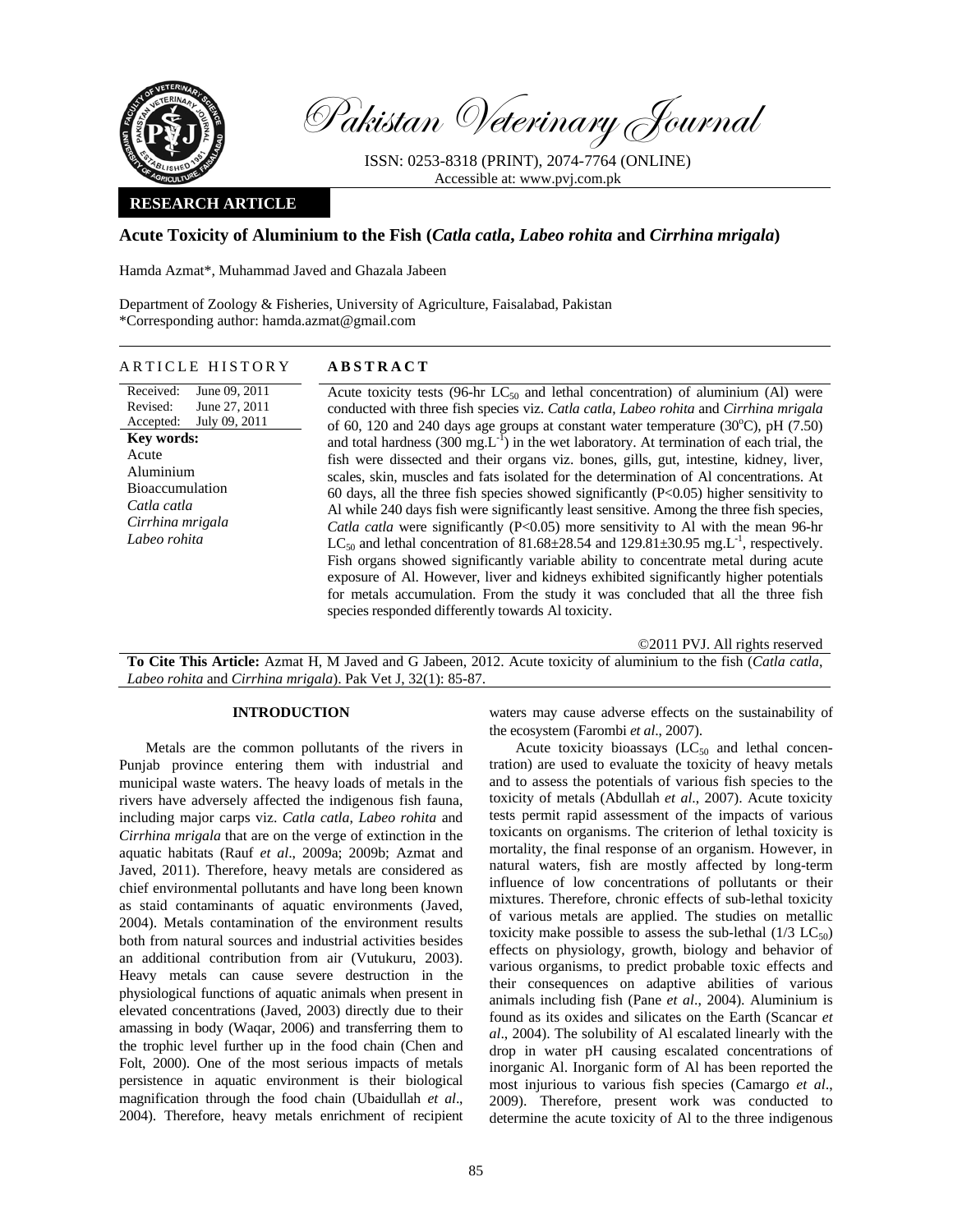fish species along with their growth responses under sublethal exposures under static bioassay.

## **MATERIALS AND METHODS**

Fingerlings of three fish species viz. *Catla catla*, *Labeo rohita* and *Cirrhina mrigala* were obtained from the Fish Seed Hatchery, Faisalabad and kept in holding tanks, supplied with flow through aerated water and acclimated for 48 hours, in the laboratory before conducting toxicity tests.

**Metals acute toxicity assays:** Laboratory tests were conducted to determine the acute toxicity of Al in terms of 96-hr  $LC_{50}$  and lethal concentrations to three age groups (60, 120 and 240 days) of *Catla catla*, *Labeo rohita* and Cirrhina mrigala at constant water temperature (30°C), pH (7.50) and total hardness (300 mg. $L^{-1}$ ). These tests were performed in glass aquaria containing 50-liter water. Ten fish of each age group and species were tested against various concentrations of Al with three replications for each test dose. Extra pure compound of Al  $(AI(NO<sub>3</sub>)<sub>3</sub>.9H<sub>2</sub>O)$  was dissolved in deionized water and stock solution prepared for required metal concentrations. The exposure concentration of Al for each fish species was started from zero with an increment of 0.05 and 0.50  $mg.L^{-1}$  (as total concentration) for low and high concentrations, respectively.

**Tissue distribution assays:** After acute toxicity trials, the dead fish were replaced from the medium, weighed after being lightly blotted dry and dissected. The fish body organs viz. bones, gills, gut, intestine, kidneys, liver, scales, skin, muscles and fats were isolated and analyzed for Al concentrations by following the methods (SMEWW, 1989).

Mean values for 96-hr  $LC_{50}$  and lethal concentrations were determined by using three replications for each treatment/test dose with 95% confidence intervals. MINITAB computer program based on Probit Static Bioassay test system was used to statistically analyze the fish mortality data. Analysis of Variance and Tuckey's Student Newman-Keul test (Steel *et al*., 1996) were used to find-out statistical differences among various variables under study.

## **RESULTS**

The 96-hr tests (both  $LC_{50}$  and lethal) were performed to evaluate the sensitivity of three fish species viz. *Catla catla*, *Labeo rohita* and *Cirrhina mrigala* to short term effects of Al. Among the three fish age groups, at 240 day, all the three fish species showed significantly least sensitivity to Al while 60-day fish were significantly more sensitive. Among the three fish species, *Catla catla* were

significantly  $(P<0.05)$  more sensitive to Al, followed by that of *Labeo rohita* and *Cirrhina mrigala* for both 96-hr  $LC_{50}$  and lethal concentrations (Table 1).

Aluminium exposure at  $96\text{-}$ hr LC<sub>50</sub> caused significant amassing of Al in all the measured tissues of three fish species (Table 2). Among the three fish species, *Catla catla* and *Cirrhina mrigala* showed maximum accumulation of Al in their liver followed by that of kidney and gills where as both the fish species showed least tendency of accumulation in their fats. *Labeo rohita* showed maximum accumulation of Al in its kidney followed by that of liver, however, fats showed least accumulation of Al. The exposure of Al at lethal concentrations to the three fish species caused significantly higher accumulation of Al in the organs of all the three fish species. *Catla catla* showed highest tendency of accumulation of Al in its liver  $(128.25 \pm 41.98 \mu g. g^{-1})$  followed by that of kidney  $(125.74 \pm 52.96 \,\mu\text{g} \cdot \text{g}^{-1})$  and gills  $(102.56 \pm 39.08 \,\mu\text{g} \cdot \text{g}^{-1})$  with statistically significant differences. Same patterns of accumulation was shown by *Cirrhina mrigala* with the mean values of 176.54±35.35, 163.55±34.48 and  $102.88\pm2.98$   $\mu$ g.g<sup>-1</sup> for liver, kidney and gills, respectively. In case of *Labeo rohita*, for lethal concentration trials, it showed maximum accumulation in its kidney followed by that of liver and gills with the mean values of  $152.17\pm39.32$ ,  $122.20\pm78.06$  and  $83.28\pm41.97$   $\mu$ g.g<sup>-1</sup>, respectively. All the three fish species showed least accumulation of Al in their fats (Table 2).

### **DISCUSSION**

Among the three fish age groups, 240-day all the three fish species showed significantly least sensitivity to Al while 60-day fish were significantly more sensitive. Acute exposure of Al caused significant sensitivity to all the three age groups of fish predicting age related tolerance in three fish species (Kazlauskiene and Stastinaite, 1999). Javed and Abdullah (2006) reported acute toxicity of iron and nickel to *Catla catla*, *Labeo rohita* and *Cirrhina mrigala* that varied significantly with age also. Among the three fish species, *Catla catla* were significantly more sensitive to Al, followed by that of Labeo rohita and *Cirrhina mrigala* for both 96-hr LC<sub>50</sub> and lethal concentrations. Javid *et al*. (2007) observed higher sensitivity of *Catla catla* against nickel than that of *Labeo rohita* and *Cirrhina mrigala*. However, Abdullah *et al*. (2007) reported *Labeo rohita* as the least sensitive species to manganese toxicity while it was more sensitive to nickel. Acute exposure of Al caused significantly higher amassing of metal in fish kidney and liver. The extent of metal accumulation differed significantly in various organs of fish that may basically be attributed to their different physiological functions (Karuppasamy, 2004). Ahmed and Bibi (2010) reported significantly

Table 1: Responses of three fish species for their 96-hr LC<sub>50</sub> and lethal concentrations (mg.L<sup>-1</sup>) of aluminium

| $96-hr$              | Age groups* | <b>Fish Species</b> |                     |                     |  |
|----------------------|-------------|---------------------|---------------------|---------------------|--|
|                      |             | Catla catla         | Labeo rohita        | Cirrhina mrigala    |  |
| $LC_{50}$            |             | 59.56±0.53c         | 78.32±0.60 b        | $91.77 \pm 0.42$ a  |  |
|                      |             | 71.58±0.61c         | 97.49 $\pm$ 0.57 b  | $114.17\pm0.38$ a   |  |
|                      |             | 113.89± 0.60c       | $140.58 \pm 0.59$ b | $149.14 \pm 0.60$ a |  |
| Lethal concentration |             | $104.58 \pm 0.56c$  | $115.84 \pm 0.40$ b | 137.28±0.43 a       |  |
|                      |             | $120.50 \pm 0.26c$  | 137.32±0.35 b       | $177.45 \pm 0.41$ a |  |
|                      |             | 164.34±0.59c        | 182.74±0.40 b       | 221.82±0.29 a       |  |

\*Age groups (1=60-day; 2=120 day; 3=240-day). Means with the same letters in a single row are statistically similar at P<0.05.